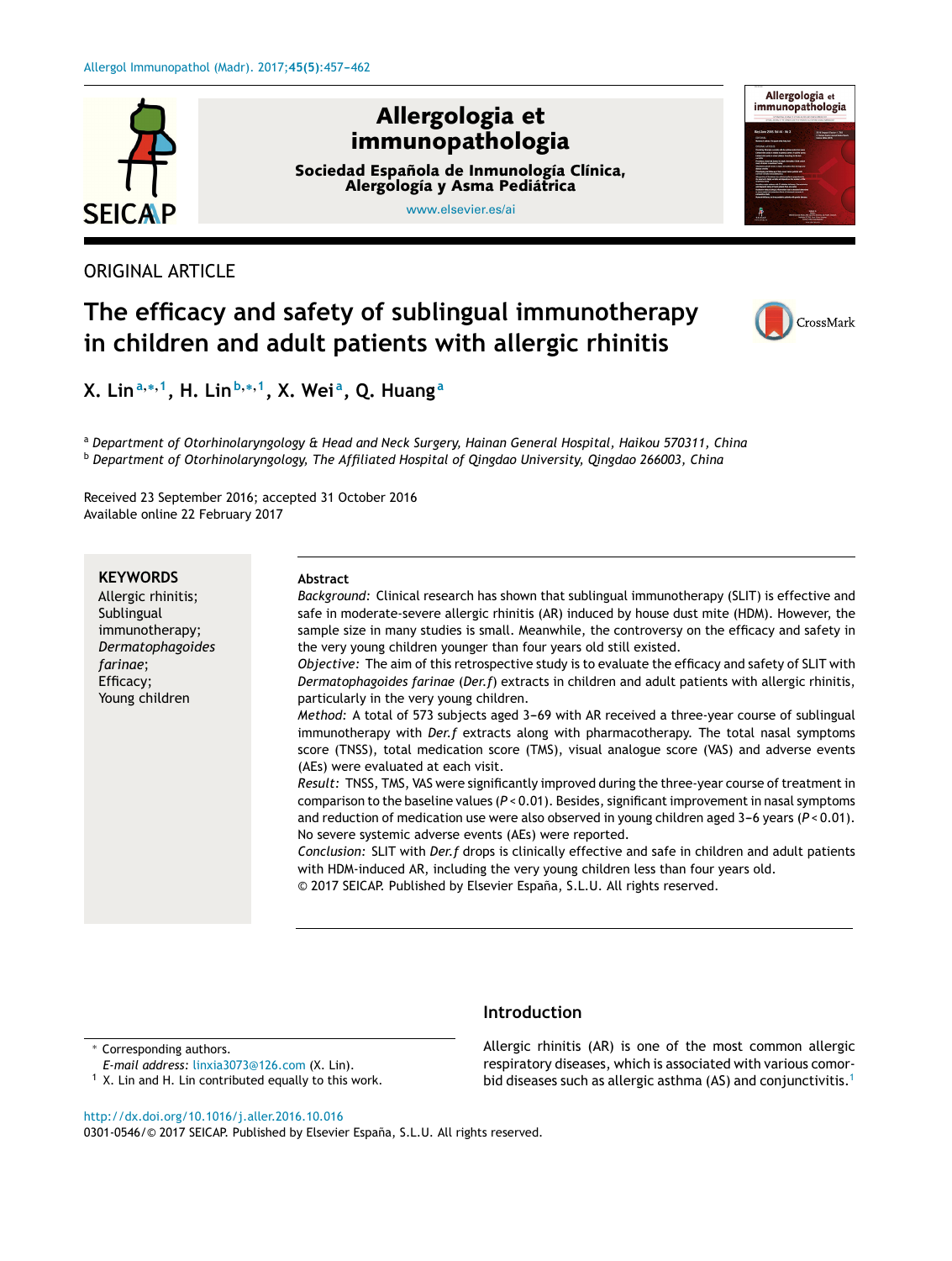AR significantly affects more than 500 million patients world-wide in school attendance, work, sleep and quality of life,<sup>[1](#page-4-0)</sup> bringing tremendous burdens to families and societies.<sup>[2](#page-4-0)</sup> Available data indicated that the prevalence of AR has gradually increased in both adults and children over the last two decades, along with variations among different regions.<sup>[3](#page-4-0)</sup> A recent study showed that the prevalence of subjects suffered from AR was 17.6% for 18 major cities in China.[4](#page-4-0)

Allergen immunotherapy (AIT) has been used to treat allergic diseases since the early 1900s.<sup>[5](#page-4-0)</sup> Allergen immunotherapy is the only treatment which may change the course of allergic disease through preventing development of asthma and onset of new sensitisations and reducing sensitisations to allergens. $6-8$  Over the last three decades, the clinical application of sublingual immunotherapy has greatly increased because of its safety and convenience. However, the sample size in many studies is small.  $9-11$  Besides, the research on efficacy and safety in young children less than four years old is still rare. In this retrospective study, clinical data of 573 subjects aged 3-69 years old were collected to evaluate the efficacy and safety of sublingual immunotherapy with *Der.f* extracts.

# **Materials and methods**

#### **Patients and therapy**

This clinical study was approved by the Ethics Committee and conducted in accordance with the Ethical Guidelines for Clinical Studies. In total, 573 subjects aged 3-69 years were involved, including 70 young children aged 3-6 (422 patients from Hainan People's Hospital, 151 patients from the Affiliated Hospital of Qingdao University; from December 2010 to March 2014). The inclusion criteria were (1) 3-69 years of age, diagnosed with moderate-to-severe/persistent AR with/without mild asthma, conjunctivitis or other diseases; (2) positive skin-prick test (SPT) for *Der.f*. Informed consent were signed by 573 patients who received sublingual immunotherapy for 36 months. Patients were also allowed to take standard medication according to the principle of the Allergic Rhinitis and its Impact on Asthma (ARIA).<sup>[1](#page-4-0)</sup>

#### **Sublingual immunotherapy**

All patients were treated with sublingual immunotherapy by *Der.f* extracts (CHANLLERGEN, Zhejiang Wolwo Bio-Pharmaceutical Co., Ltd., Huzhou, Zhejiang, China) in this study, which were officially approved by the Chinese Food and Drug Administration in 2006. The HDM allergen extracts were labelled in concentration of total protein and used in the form of drops (No. 1, 1  $\mu$ g/mL; No. 2, 10  $\mu$ g/mL; No. 3,  $100 \,\mu$ g/mL; No. 4, 333  $\mu$ g/mL; No. 5, 1000  $\mu$ g/mL.

According to the instructions, subjects were advised to take a dose of *Der.f* extracts once a day at the fixed time by keeping it under the tongue for one to three minutes and then swallowing it. The first dose was taken in hospital under medical supervision at least 30 min. Then patients could self-administer according to administration schedule at home daily. They were instructed to take an increasing dose from No. 1 to No. 3 during the first three weeks. 1, 2, 3, 4, 6, 8, 10 drops were given day after day in a week,

respectively. Children under 14 years old took three drops of No. 4 solution daily in the maintenance therapy phase from the 4th week. Adults took three drops of No. 4 solution daily during the 4th and 5th week, then took two drops of No. 5 per day from the 6th week to the end of the treatment.

# **Pharmacotherapy**

Along with sublingual immunotherapy, oral antihistamines, intranasal corticosteroid and  $\beta$ 2-agonists use was allowed as standard pharmacotherapy by doctors' suggestions which rely on the principle of ARIA.

#### **Allergen detection**

In this study, skin prick test kit (standardised *Dermatophagoides farinae*; Zhejiang Wolwo Bio-Pharmaceutical Co., Ltd., Huzhou, China) was performed according to standard protocol before treatment. Histamine (positive control) and normal saline (negative control) were used for comparison. The skin wheal area was measured in 15 min after the SPT. Wheal diameters of *Der.f*  $\geq$  3 mm were determined as positive.

#### **Adverse events**

In case of adverse events (AEs), all the patients were instructed to take the first dose under the supervision of physicians in hospital and be monitored for at least 30 min. Physicians ought to record AEs in hospital or on telephone every three months, as well as providing suggestions for the management of adverse reactions.

# **Symptoms, medication scoring system and visual analogue scale**

Before the treatment, nasal symptoms (nasal discharge, nasal obstruction, itching, sneezing), medication use and overall severity of symptoms of patients were recorded as baseline values in files. During the three-year course of treatment, patients were asked to accept follow-up visits in hospital or by telephone every three months. The total nasal symptoms score (TNSS), total medication score (TMS) and visual analogue score (VAS) of subjects were evaluated by physicians at each visit. TNSS was the sum of four nasal symptoms scores. These nasal symptoms were evalu-ated according to a 0- to 3-point scoring system.<sup>[12](#page-4-0)</sup> TMS was evaluated as  $0-3$  point according to the medicine use.<sup>[10](#page-4-0)</sup> VAS represents the overall severity of symptoms through a 10-cm visual analogue scale.[13](#page-4-0) 0 point indicated ''no symptom'', 10 point indicated ''extremely severe symptom''.

# **Statistical analysis**

The statistical analysis was performed with SPSS version 20.0 software (SPSS, Inc., Chicago, IL, USA) with a 5% significance level. Population statistics were expressed as numbers. Continuous variables were expressed as mean  $\pm$  standard deviation (SD). The statistical significance of difference was determined by the non-parametric Mann-Whitney *U* test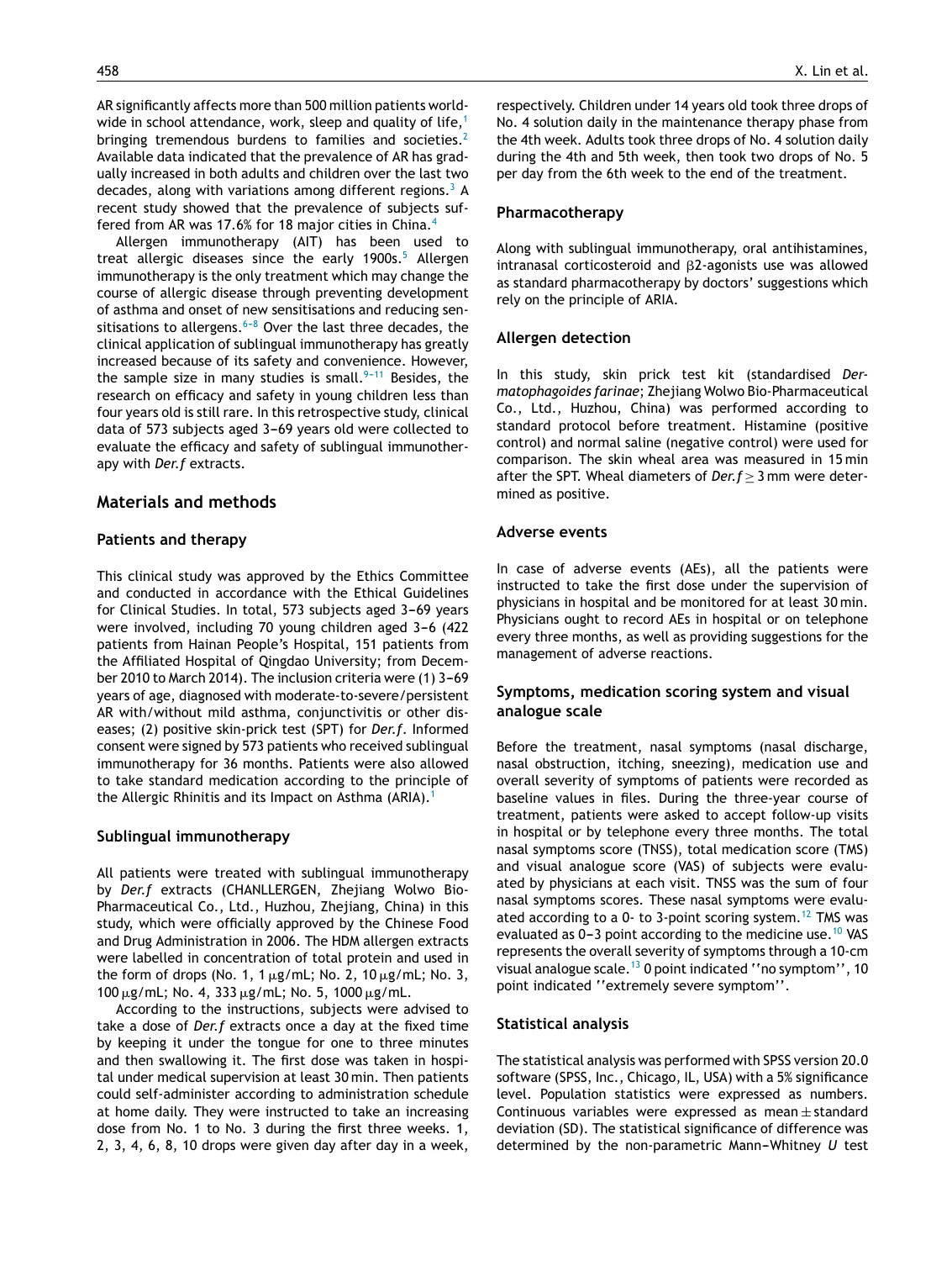**Table 1** Baseline characteristics and demography.

| Character                   | <b>Patients</b>   |
|-----------------------------|-------------------|
| Number of subjects          | 573               |
| Age (years), mean $\pm$ SD  | $18.86 \pm 14.16$ |
| Male sex $(\%)$             | 68.06             |
| Female sex (%)              | 31.94             |
| Years with AR               | $5.26 \pm 6.41$   |
| Allergic asthma (%)         | 9.07              |
| Allergic conjunctivitis (%) | 39.09             |
| Cough variant asthma (%)    | 12.74             |
|                             |                   |

or Wilcoxon signed rank test. *P* < 0.05 (\*) represented significant difference; *P* < 0.01 (\*\*) and *P* < 0.001 (\*\*\*) were considered highly significant.

#### **Results**

#### **Population characteristics**

A total of 573 subjects aged 3-69 years old (70 children aged 3-6 years old) were involved in this study. Baseline characteristics of 573 subjects were reported before treatment. As is shown in Table 1, age, sex ratio, type of diseases and course of disease were recorded.

#### **Effects on TNSS, TMS and VAS**

As is shown in Fig. 1A-C, continuous improvement was reported in TNSS, TMS and VAS of 573 patients during the three-year SLIT treatment. Compared with the baseline values, remarkable reductions in TNSS, TMS, VAS were observed after 1-year, 2-year, 3-year SLIT treatment ( $P < 0.001$ , Fig. 1A-C). In addition, significant differences were found in TNSS, TMS and VAS of patients after 2-year and 3-year treatment compared to those after 1-year treatment  $(P < 0.001$ , Fig. 1A-C). There were no significant differences in TNSS and TMS between 2-year and 3-year duration (*P* > 0.05, Fig. 1A, B). However, the difference of VAS for patients between 2-year and 3-year duration was remarkable (*P* < 0.001, Fig. 1C).

# **Effects on TNSS, TMS, and VAS of 70 young children aged** 3-6 years old

As is shown in [Fig.](#page-3-0) 2, there were statistically significant decreases in TNSS, TMS, VAS of 70 young children aged 3-6 years old through 1-year, 2-year, 3-year therapy in comparison to the baseline values (*P* < 0.001, [Fig.](#page-3-0) 2). Moreover, no significant differences in TNSS and TMS were found among 1-year, 2-year and 3-year treatment (P > 0.05, [Fig.](#page-3-0) 2A and B). Although no significant difference was observed in VAS between 1-year and 2-year duration, there was significant



**Figure 1** Change of TNSS, TMS, VAS scores in 573 patients during 3-year SLIT treatment. (A) TNSS. (B) TMS. (C) VAS scores. TNSS, total nasal symptoms score; TMS, total medication score; VAS, visual analogue score; SLIT, sublingual immunotherapy; mean  $\pm$  SD, \**P* < 0.05, \*\**P* < 0.01, \*\*\**P* < 0.001, ns, no significance.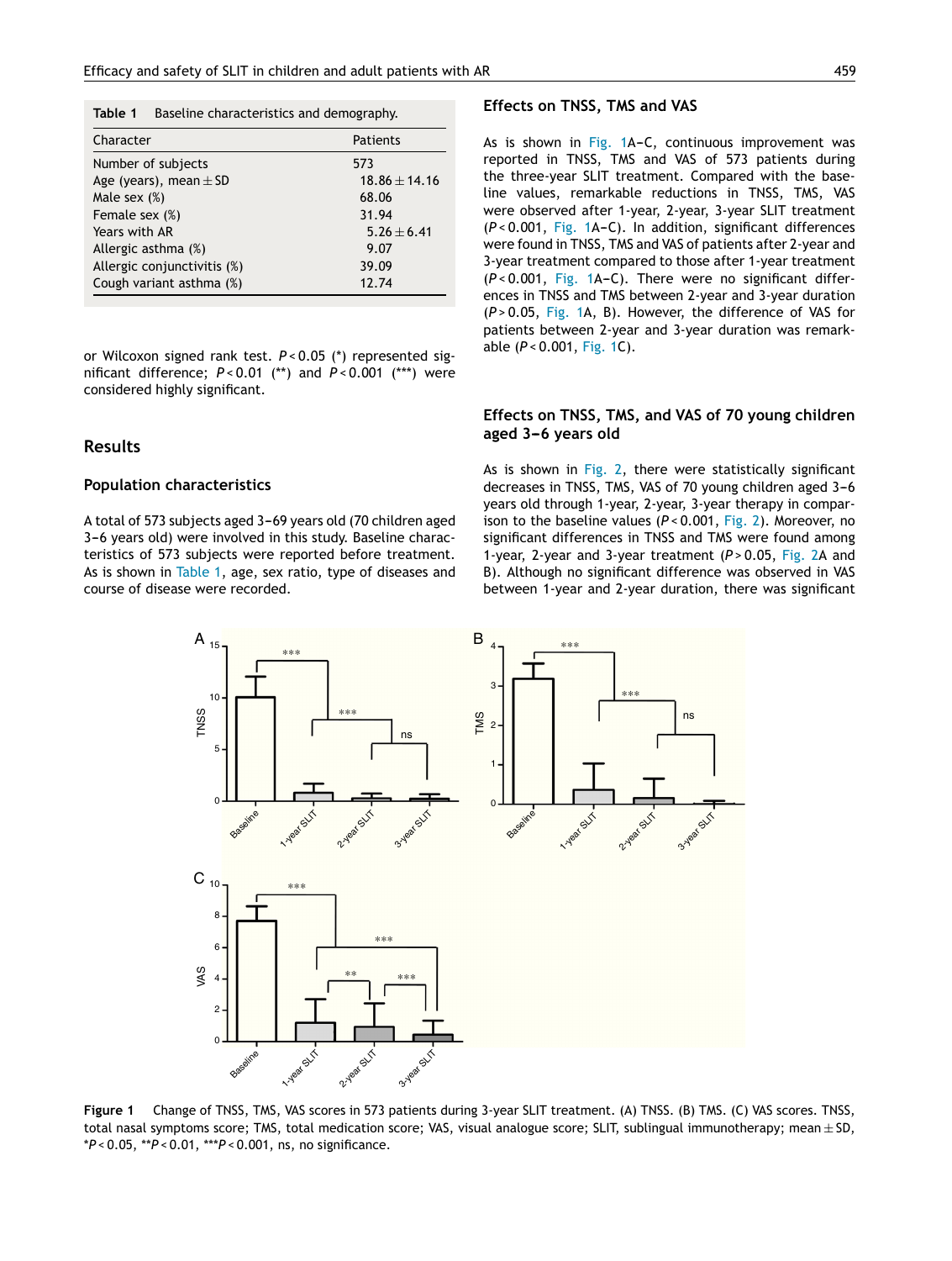<span id="page-3-0"></span>

Figure 2 Change of TNSS, TMS, VAS in 70 young children aged 3-6 years old during 3-year SLIT treatment. (A) TNSS. (B) TMS. (C) VAS scores. TNSS, total nasal symptoms score; TMS, total medication score; VAS, visual analogue score; SLIT, sublingual immunotherapy; mean ± SD, \**P* < 0.05, \*\**P* < 0.01, \*\*\**P* < 0.001, ns, no significance.

decline in VAS after treatment for three years compared with that after 1-year treatment (*P* < 0.05, Fig. 2C).

# **Safety**

Through the entire therapy period, no discontinuation or withdraw caused by adverse events was observed in patients. No severe systemic reactions or acute attack of asthma occurred. 48 patients reported 61 AEs, five children (eight AEs) aged 3-6 years old were involved. No AEs occurred in children less than four years old. The majority of AEs, including eight AEs of the five children, were slight local reactions. These AEs generally occurred during the first few weeks of treatment and were relieved within a few days without any medical intervention. Other AEs were relieved after dose adjustment of *Der.f* extracts along with medication (oral antihistamines or intranasal corticosteroid) according to physician's suggestions. The incidence of AEs  $(5/70)$  in children aged  $3-6$  was a little lower than that of patients aged  $7-69$  (43/502) although there was no significant difference  $(\chi^2 = 0.0293, P = 0.8633)$ .

# **Discussion**

AR significantly affects large amounts of patients all over the world, including nearly 200 million patients in China, impos-ing a considerable burden on life quality and economy.<sup>[4](#page-4-0)</sup> In

the past two decades, clinical research has demonstrated that sublingual allergen-specific immunotherapy is effective and well tolerated to adults and children with moderate-severe AR induced by HDM.<sup>[1,6,21](#page-4-0)</sup> However, although several studies enrolled more than 400 patients treated with grass extracts allergy immunotherapy, <sup>16, 17</sup> the sample size is small in many studies of HDM SLIT. $9-11$  In several cases, patients were accepted SLIT only for one or two years to investigate the onset time or efficacy of SLIT.<sup>[18](#page-4-0)</sup>

In the study performed by Bozek et al., after 3-year HDM SLIT, 51 subjects aged 60-75 years old with AR generated a significant clinical improvement, along with no severe AEs occurred.<sup>[9](#page-4-0)</sup> The study by Ferrés J showed that 78 children (aged  $11.0 \pm 3.0$ ) with AR caused by HDM achieved highly significant improvement in allergy severity and reduc-tion of medications use after 48-month SLIT.<sup>[15](#page-4-0)</sup> In our study, 573 patients aged 3-69 years old were involved. Significant improvement in nasal symptoms and medications requirement reducing was observed during the 3-year consecutive therapy period, in accordance with several previous studies. A prospective study conducted by Marogna et al. supported that 3-year SLIT induces a long-lasting clinical improvement for seven years, while in patients who received SLIT for four or five years, the clinical benefit persisted for eight years. $^{22}$  $^{22}$  $^{22}$  A randomised study suggested that the efficacy of 3-year SLIT in patients with AR was better than 1-year or 2- year courses.<sup>[23](#page-5-0)</sup> In our study, significant differences existed in nasal symptoms, quality of life as well as medications use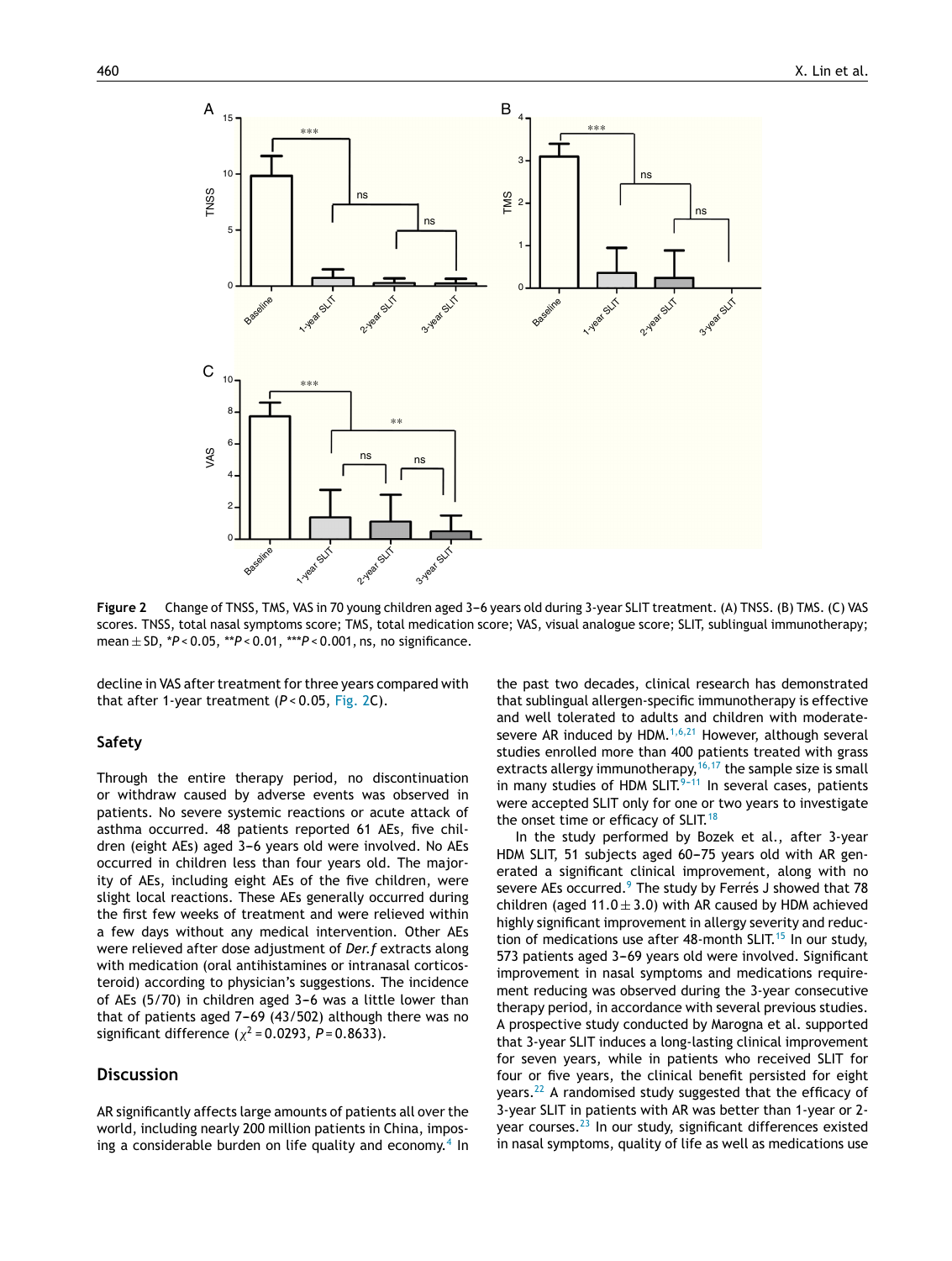<span id="page-4-0"></span>between 1-year and 2-year treatment. Although there were no significant differences in nasal symptoms and medications use between 2-year and 3-year SLIT, a significant decline was observed in quality of life after 3-year SLIT compared to that of 2-year. We suggested that 3-year course of SLIT may impose better improvement on patients.

SLIT is also recommended in children under four years old with no age limitation. $^{\rm 6}$  In the study performed by Shao et al., no severe AEs occurred in 80 children aged 3-5 years old, showing that SLIT is also well-tolerated in young children.<sup>[19](#page-5-0)</sup> A survey conducted by Rienzo et al. demonstrated that SLIT is safe in 66 children with AR and AS under the age of five years.<sup>[20](#page-5-0)</sup> In our study, no severe systemic reactions occurred in young children aged 3-6. Only five children suffered eight mild adverse events in the beginning of treatment. There was no occurrence of AEs in children less than four years old. These results confirmed the effectiveness and safety of SLIT in the very young children less than four years old. Since SLIT is considered as a disease-modifying treatment for allergic subjects and may alter the natural history of respiratory allergy, $6$  patients were recommended to accept SLIT at the age where disease progression may be more easily influenced. However, SLIT is still underused especially in young children. Above all, the elaboration of a wider consensus that SLIT is efficacious and safe in the very young children is of utmost importance.

# **Conclusion**

In conclusion, this retrospective study demonstrated that SLIT with *Dermatophagoides farinae* drops is clinically effective and safe in patients with HDM-induced AR. Patients achieved significant improvement in nasal symptoms as well as quality of life and remarkable reduction of medicine use after 3-year course of SLIT. SLIT is also effective and well tolerated to the very young children less than four years old, which is rarely reported in the previous studies.

# **Conflict of interest**

All of the authors had no conflicts of interest.

# **Ethical disclosures**

**Confidentiality of data.** The authors have obtained the informed consent of the patients and/or subjects mentioned in the article. The author for correspondence is in possession of this document.

**Right to privacy and informed consent.** The authors declare that they have followed the protocols of their work centre on the publication of patient data and that all the patients included in the study have received sufficient information and have given their informed consent in writing to participate in that study.

**Protection of human subjects and animals in research.** The authors declare that the procedures followed were in accordance with the regulations of the responsible Clinical Research Ethics Committee and in accordance with those of the World Medical Association and the Helsinki Declaration.

#### **Acknowledgment**

We thank the patients for their availability in taking part in this trial.

#### **References**

- 1. [Bousquet](http://refhub.elsevier.com/S0301-0546(17)30007-1/sbref0120) [J,](http://refhub.elsevier.com/S0301-0546(17)30007-1/sbref0120) [Khaltaev](http://refhub.elsevier.com/S0301-0546(17)30007-1/sbref0120) [N,](http://refhub.elsevier.com/S0301-0546(17)30007-1/sbref0120) [Cruz](http://refhub.elsevier.com/S0301-0546(17)30007-1/sbref0120) [AA,](http://refhub.elsevier.com/S0301-0546(17)30007-1/sbref0120) [Denburg](http://refhub.elsevier.com/S0301-0546(17)30007-1/sbref0120) [J,](http://refhub.elsevier.com/S0301-0546(17)30007-1/sbref0120) [Fokkens](http://refhub.elsevier.com/S0301-0546(17)30007-1/sbref0120) [WJ,](http://refhub.elsevier.com/S0301-0546(17)30007-1/sbref0120) [Togias](http://refhub.elsevier.com/S0301-0546(17)30007-1/sbref0120) [A,](http://refhub.elsevier.com/S0301-0546(17)30007-1/sbref0120) [et](http://refhub.elsevier.com/S0301-0546(17)30007-1/sbref0120) [al.](http://refhub.elsevier.com/S0301-0546(17)30007-1/sbref0120) [Allergic](http://refhub.elsevier.com/S0301-0546(17)30007-1/sbref0120) [rhinitis](http://refhub.elsevier.com/S0301-0546(17)30007-1/sbref0120) [and](http://refhub.elsevier.com/S0301-0546(17)30007-1/sbref0120) [its](http://refhub.elsevier.com/S0301-0546(17)30007-1/sbref0120) [impact](http://refhub.elsevier.com/S0301-0546(17)30007-1/sbref0120) [on](http://refhub.elsevier.com/S0301-0546(17)30007-1/sbref0120) [asthma](http://refhub.elsevier.com/S0301-0546(17)30007-1/sbref0120) [\(ARIA\)](http://refhub.elsevier.com/S0301-0546(17)30007-1/sbref0120) [2008.](http://refhub.elsevier.com/S0301-0546(17)30007-1/sbref0120) [Allergy.](http://refhub.elsevier.com/S0301-0546(17)30007-1/sbref0120) 2008;63(s86):8-160.
- 2. [Nathan](http://refhub.elsevier.com/S0301-0546(17)30007-1/sbref0125) [RA.](http://refhub.elsevier.com/S0301-0546(17)30007-1/sbref0125) [The](http://refhub.elsevier.com/S0301-0546(17)30007-1/sbref0125) [burden](http://refhub.elsevier.com/S0301-0546(17)30007-1/sbref0125) [of](http://refhub.elsevier.com/S0301-0546(17)30007-1/sbref0125) [allergic](http://refhub.elsevier.com/S0301-0546(17)30007-1/sbref0125) [rhinitis.](http://refhub.elsevier.com/S0301-0546(17)30007-1/sbref0125) [Allergy](http://refhub.elsevier.com/S0301-0546(17)30007-1/sbref0125) [Asthma](http://refhub.elsevier.com/S0301-0546(17)30007-1/sbref0125) [Proc.](http://refhub.elsevier.com/S0301-0546(17)30007-1/sbref0125) 2007;28:3-9. [Oceanside](http://refhub.elsevier.com/S0301-0546(17)30007-1/sbref0125) [Publications,](http://refhub.elsevier.com/S0301-0546(17)30007-1/sbref0125) [Inc.](http://refhub.elsevier.com/S0301-0546(17)30007-1/sbref0125)
- 3. [Zhang](http://refhub.elsevier.com/S0301-0546(17)30007-1/sbref0130) [Y,](http://refhub.elsevier.com/S0301-0546(17)30007-1/sbref0130) [Zhang](http://refhub.elsevier.com/S0301-0546(17)30007-1/sbref0130) [L.](http://refhub.elsevier.com/S0301-0546(17)30007-1/sbref0130) [Prevalence](http://refhub.elsevier.com/S0301-0546(17)30007-1/sbref0130) [of](http://refhub.elsevier.com/S0301-0546(17)30007-1/sbref0130) [allergic](http://refhub.elsevier.com/S0301-0546(17)30007-1/sbref0130) [rhinitis](http://refhub.elsevier.com/S0301-0546(17)30007-1/sbref0130) [in](http://refhub.elsevier.com/S0301-0546(17)30007-1/sbref0130) [china.](http://refhub.elsevier.com/S0301-0546(17)30007-1/sbref0130) [Allergy](http://refhub.elsevier.com/S0301-0546(17)30007-1/sbref0130) [Asthma](http://refhub.elsevier.com/S0301-0546(17)30007-1/sbref0130) [Immunol](http://refhub.elsevier.com/S0301-0546(17)30007-1/sbref0130) [Res.](http://refhub.elsevier.com/S0301-0546(17)30007-1/sbref0130) [2014;6:105](http://refhub.elsevier.com/S0301-0546(17)30007-1/sbref0130)-[13.](http://refhub.elsevier.com/S0301-0546(17)30007-1/sbref0130)
- 4. [Wang](http://refhub.elsevier.com/S0301-0546(17)30007-1/sbref0135) [XD,](http://refhub.elsevier.com/S0301-0546(17)30007-1/sbref0135) [Zheng](http://refhub.elsevier.com/S0301-0546(17)30007-1/sbref0135) [M,](http://refhub.elsevier.com/S0301-0546(17)30007-1/sbref0135) [Lou](http://refhub.elsevier.com/S0301-0546(17)30007-1/sbref0135) [HF,](http://refhub.elsevier.com/S0301-0546(17)30007-1/sbref0135) [Wang](http://refhub.elsevier.com/S0301-0546(17)30007-1/sbref0135) [CS,](http://refhub.elsevier.com/S0301-0546(17)30007-1/sbref0135) [Zhang](http://refhub.elsevier.com/S0301-0546(17)30007-1/sbref0135) [Y,](http://refhub.elsevier.com/S0301-0546(17)30007-1/sbref0135) [Bo](http://refhub.elsevier.com/S0301-0546(17)30007-1/sbref0135) [MY,](http://refhub.elsevier.com/S0301-0546(17)30007-1/sbref0135) [et](http://refhub.elsevier.com/S0301-0546(17)30007-1/sbref0135) [al.](http://refhub.elsevier.com/S0301-0546(17)30007-1/sbref0135) [An](http://refhub.elsevier.com/S0301-0546(17)30007-1/sbref0135) [increased](http://refhub.elsevier.com/S0301-0546(17)30007-1/sbref0135) [prevalence](http://refhub.elsevier.com/S0301-0546(17)30007-1/sbref0135) [of](http://refhub.elsevier.com/S0301-0546(17)30007-1/sbref0135) [self-reported](http://refhub.elsevier.com/S0301-0546(17)30007-1/sbref0135) [allergic](http://refhub.elsevier.com/S0301-0546(17)30007-1/sbref0135) [rhini](http://refhub.elsevier.com/S0301-0546(17)30007-1/sbref0135)[tis](http://refhub.elsevier.com/S0301-0546(17)30007-1/sbref0135) [in](http://refhub.elsevier.com/S0301-0546(17)30007-1/sbref0135) [major](http://refhub.elsevier.com/S0301-0546(17)30007-1/sbref0135) [Chinese](http://refhub.elsevier.com/S0301-0546(17)30007-1/sbref0135) [cities](http://refhub.elsevier.com/S0301-0546(17)30007-1/sbref0135) [from](http://refhub.elsevier.com/S0301-0546(17)30007-1/sbref0135) [2005](http://refhub.elsevier.com/S0301-0546(17)30007-1/sbref0135) [to](http://refhub.elsevier.com/S0301-0546(17)30007-1/sbref0135) [2011.](http://refhub.elsevier.com/S0301-0546(17)30007-1/sbref0135) [Allergy.](http://refhub.elsevier.com/S0301-0546(17)30007-1/sbref0135) [2016:](http://refhub.elsevier.com/S0301-0546(17)30007-1/sbref0135) [5556](http://refhub.elsevier.com/S0301-0546(17)30007-1/sbref0135)-[68.](http://refhub.elsevier.com/S0301-0546(17)30007-1/sbref0135)
- 5. [Noon](http://refhub.elsevier.com/S0301-0546(17)30007-1/sbref0140) [L.](http://refhub.elsevier.com/S0301-0546(17)30007-1/sbref0140) [Prophylactic](http://refhub.elsevier.com/S0301-0546(17)30007-1/sbref0140) [inoculation](http://refhub.elsevier.com/S0301-0546(17)30007-1/sbref0140) [against](http://refhub.elsevier.com/S0301-0546(17)30007-1/sbref0140) [hay](http://refhub.elsevier.com/S0301-0546(17)30007-1/sbref0140) [fever.](http://refhub.elsevier.com/S0301-0546(17)30007-1/sbref0140) [The](http://refhub.elsevier.com/S0301-0546(17)30007-1/sbref0140) [Lancet.](http://refhub.elsevier.com/S0301-0546(17)30007-1/sbref0140) [1911;177:1572](http://refhub.elsevier.com/S0301-0546(17)30007-1/sbref0140)-[3.](http://refhub.elsevier.com/S0301-0546(17)30007-1/sbref0140)
- 6. [Canonica](http://refhub.elsevier.com/S0301-0546(17)30007-1/sbref0145) [GW,](http://refhub.elsevier.com/S0301-0546(17)30007-1/sbref0145) [Cox](http://refhub.elsevier.com/S0301-0546(17)30007-1/sbref0145) [L,](http://refhub.elsevier.com/S0301-0546(17)30007-1/sbref0145) [Pawankar](http://refhub.elsevier.com/S0301-0546(17)30007-1/sbref0145) [R,](http://refhub.elsevier.com/S0301-0546(17)30007-1/sbref0145) [Baena-Cagnani](http://refhub.elsevier.com/S0301-0546(17)30007-1/sbref0145) [CE,](http://refhub.elsevier.com/S0301-0546(17)30007-1/sbref0145) [Blaiss](http://refhub.elsevier.com/S0301-0546(17)30007-1/sbref0145) [M,](http://refhub.elsevier.com/S0301-0546(17)30007-1/sbref0145) [Bonini](http://refhub.elsevier.com/S0301-0546(17)30007-1/sbref0145) [S,](http://refhub.elsevier.com/S0301-0546(17)30007-1/sbref0145) [et](http://refhub.elsevier.com/S0301-0546(17)30007-1/sbref0145) [al.](http://refhub.elsevier.com/S0301-0546(17)30007-1/sbref0145) [Sublingual](http://refhub.elsevier.com/S0301-0546(17)30007-1/sbref0145) [immunotherapy:](http://refhub.elsevier.com/S0301-0546(17)30007-1/sbref0145) [World](http://refhub.elsevier.com/S0301-0546(17)30007-1/sbref0145) [Allergy](http://refhub.elsevier.com/S0301-0546(17)30007-1/sbref0145) [Orga](http://refhub.elsevier.com/S0301-0546(17)30007-1/sbref0145)[nization](http://refhub.elsevier.com/S0301-0546(17)30007-1/sbref0145) [position](http://refhub.elsevier.com/S0301-0546(17)30007-1/sbref0145) [paper](http://refhub.elsevier.com/S0301-0546(17)30007-1/sbref0145) [2013](http://refhub.elsevier.com/S0301-0546(17)30007-1/sbref0145) [update.](http://refhub.elsevier.com/S0301-0546(17)30007-1/sbref0145) [World](http://refhub.elsevier.com/S0301-0546(17)30007-1/sbref0145) [Allergy](http://refhub.elsevier.com/S0301-0546(17)30007-1/sbref0145) [Organ](http://refhub.elsevier.com/S0301-0546(17)30007-1/sbref0145) [J.](http://refhub.elsevier.com/S0301-0546(17)30007-1/sbref0145) [2014;7:6.](http://refhub.elsevier.com/S0301-0546(17)30007-1/sbref0145)
- 7. [Jutel](http://refhub.elsevier.com/S0301-0546(17)30007-1/sbref0150) [M,](http://refhub.elsevier.com/S0301-0546(17)30007-1/sbref0150) [Agache](http://refhub.elsevier.com/S0301-0546(17)30007-1/sbref0150) [I,](http://refhub.elsevier.com/S0301-0546(17)30007-1/sbref0150) [Bonini](http://refhub.elsevier.com/S0301-0546(17)30007-1/sbref0150) [S,](http://refhub.elsevier.com/S0301-0546(17)30007-1/sbref0150) [Burks](http://refhub.elsevier.com/S0301-0546(17)30007-1/sbref0150) [AW,](http://refhub.elsevier.com/S0301-0546(17)30007-1/sbref0150) [Calderon](http://refhub.elsevier.com/S0301-0546(17)30007-1/sbref0150) [M,](http://refhub.elsevier.com/S0301-0546(17)30007-1/sbref0150) [Canonica](http://refhub.elsevier.com/S0301-0546(17)30007-1/sbref0150) [W,](http://refhub.elsevier.com/S0301-0546(17)30007-1/sbref0150) [et](http://refhub.elsevier.com/S0301-0546(17)30007-1/sbref0150) [al.](http://refhub.elsevier.com/S0301-0546(17)30007-1/sbref0150) [International](http://refhub.elsevier.com/S0301-0546(17)30007-1/sbref0150) [consensus](http://refhub.elsevier.com/S0301-0546(17)30007-1/sbref0150) [on](http://refhub.elsevier.com/S0301-0546(17)30007-1/sbref0150) [allergy](http://refhub.elsevier.com/S0301-0546(17)30007-1/sbref0150) [immunotherapy.](http://refhub.elsevier.com/S0301-0546(17)30007-1/sbref0150) [J](http://refhub.elsevier.com/S0301-0546(17)30007-1/sbref0150) [Allergy](http://refhub.elsevier.com/S0301-0546(17)30007-1/sbref0150) [Clin](http://refhub.elsevier.com/S0301-0546(17)30007-1/sbref0150) [Immunol.](http://refhub.elsevier.com/S0301-0546(17)30007-1/sbref0150) 2015;136:556-68.
- 8. [Jacobsen](http://refhub.elsevier.com/S0301-0546(17)30007-1/sbref0155) [L,](http://refhub.elsevier.com/S0301-0546(17)30007-1/sbref0155) [Niggemann](http://refhub.elsevier.com/S0301-0546(17)30007-1/sbref0155) [B,](http://refhub.elsevier.com/S0301-0546(17)30007-1/sbref0155) [Dreborg](http://refhub.elsevier.com/S0301-0546(17)30007-1/sbref0155) [S,](http://refhub.elsevier.com/S0301-0546(17)30007-1/sbref0155) [Ferdousi](http://refhub.elsevier.com/S0301-0546(17)30007-1/sbref0155) [HA,](http://refhub.elsevier.com/S0301-0546(17)30007-1/sbref0155) [Halken](http://refhub.elsevier.com/S0301-0546(17)30007-1/sbref0155) [S,](http://refhub.elsevier.com/S0301-0546(17)30007-1/sbref0155) [Høst](http://refhub.elsevier.com/S0301-0546(17)30007-1/sbref0155) [A,](http://refhub.elsevier.com/S0301-0546(17)30007-1/sbref0155) [et](http://refhub.elsevier.com/S0301-0546(17)30007-1/sbref0155) [al.](http://refhub.elsevier.com/S0301-0546(17)30007-1/sbref0155) [Specific](http://refhub.elsevier.com/S0301-0546(17)30007-1/sbref0155) [immunotherapy](http://refhub.elsevier.com/S0301-0546(17)30007-1/sbref0155) [has](http://refhub.elsevier.com/S0301-0546(17)30007-1/sbref0155) [long-term](http://refhub.elsevier.com/S0301-0546(17)30007-1/sbref0155) [preventive](http://refhub.elsevier.com/S0301-0546(17)30007-1/sbref0155) [effect](http://refhub.elsevier.com/S0301-0546(17)30007-1/sbref0155) [of](http://refhub.elsevier.com/S0301-0546(17)30007-1/sbref0155) [seasonal](http://refhub.elsevier.com/S0301-0546(17)30007-1/sbref0155) [and](http://refhub.elsevier.com/S0301-0546(17)30007-1/sbref0155) [perennial](http://refhub.elsevier.com/S0301-0546(17)30007-1/sbref0155) [asthma:](http://refhub.elsevier.com/S0301-0546(17)30007-1/sbref0155) [10-year](http://refhub.elsevier.com/S0301-0546(17)30007-1/sbref0155) [follow-up](http://refhub.elsevier.com/S0301-0546(17)30007-1/sbref0155) [on](http://refhub.elsevier.com/S0301-0546(17)30007-1/sbref0155) [the](http://refhub.elsevier.com/S0301-0546(17)30007-1/sbref0155) [PAT](http://refhub.elsevier.com/S0301-0546(17)30007-1/sbref0155) [study.](http://refhub.elsevier.com/S0301-0546(17)30007-1/sbref0155) [Allergy.](http://refhub.elsevier.com/S0301-0546(17)30007-1/sbref0155) 2007;62:943-8.
- 9. [Bozek](http://refhub.elsevier.com/S0301-0546(17)30007-1/sbref0160) [A,](http://refhub.elsevier.com/S0301-0546(17)30007-1/sbref0160) [Ignasiak](http://refhub.elsevier.com/S0301-0546(17)30007-1/sbref0160) [B,](http://refhub.elsevier.com/S0301-0546(17)30007-1/sbref0160) [Filipowska](http://refhub.elsevier.com/S0301-0546(17)30007-1/sbref0160) [B,](http://refhub.elsevier.com/S0301-0546(17)30007-1/sbref0160) [Jarzab](http://refhub.elsevier.com/S0301-0546(17)30007-1/sbref0160) [J.](http://refhub.elsevier.com/S0301-0546(17)30007-1/sbref0160) [House](http://refhub.elsevier.com/S0301-0546(17)30007-1/sbref0160) [dust](http://refhub.elsevier.com/S0301-0546(17)30007-1/sbref0160) [mite](http://refhub.elsevier.com/S0301-0546(17)30007-1/sbref0160) [sublingual](http://refhub.elsevier.com/S0301-0546(17)30007-1/sbref0160) [immunotherapy:](http://refhub.elsevier.com/S0301-0546(17)30007-1/sbref0160) [a](http://refhub.elsevier.com/S0301-0546(17)30007-1/sbref0160) [double-blind,](http://refhub.elsevier.com/S0301-0546(17)30007-1/sbref0160) [placebo-controlled](http://refhub.elsevier.com/S0301-0546(17)30007-1/sbref0160) [study](http://refhub.elsevier.com/S0301-0546(17)30007-1/sbref0160) [in](http://refhub.elsevier.com/S0301-0546(17)30007-1/sbref0160) [elderly](http://refhub.elsevier.com/S0301-0546(17)30007-1/sbref0160) [patients](http://refhub.elsevier.com/S0301-0546(17)30007-1/sbref0160) [with](http://refhub.elsevier.com/S0301-0546(17)30007-1/sbref0160) [allergic](http://refhub.elsevier.com/S0301-0546(17)30007-1/sbref0160) [rhinitis.](http://refhub.elsevier.com/S0301-0546(17)30007-1/sbref0160) [Clin](http://refhub.elsevier.com/S0301-0546(17)30007-1/sbref0160) [Exp](http://refhub.elsevier.com/S0301-0546(17)30007-1/sbref0160) [Allergy.](http://refhub.elsevier.com/S0301-0546(17)30007-1/sbref0160) 2013;43:242-8.
- 10. [Yonekura](http://refhub.elsevier.com/S0301-0546(17)30007-1/sbref0165) [S,](http://refhub.elsevier.com/S0301-0546(17)30007-1/sbref0165) [Okamoto](http://refhub.elsevier.com/S0301-0546(17)30007-1/sbref0165) [Y,](http://refhub.elsevier.com/S0301-0546(17)30007-1/sbref0165) [Sakurai](http://refhub.elsevier.com/S0301-0546(17)30007-1/sbref0165) [D,](http://refhub.elsevier.com/S0301-0546(17)30007-1/sbref0165) [Horiguchi](http://refhub.elsevier.com/S0301-0546(17)30007-1/sbref0165) [S,](http://refhub.elsevier.com/S0301-0546(17)30007-1/sbref0165) [Hanazawa](http://refhub.elsevier.com/S0301-0546(17)30007-1/sbref0165) [T,](http://refhub.elsevier.com/S0301-0546(17)30007-1/sbref0165) [Nakano](http://refhub.elsevier.com/S0301-0546(17)30007-1/sbref0165) [A,](http://refhub.elsevier.com/S0301-0546(17)30007-1/sbref0165) [et](http://refhub.elsevier.com/S0301-0546(17)30007-1/sbref0165) [al.](http://refhub.elsevier.com/S0301-0546(17)30007-1/sbref0165) [Sublingual](http://refhub.elsevier.com/S0301-0546(17)30007-1/sbref0165) [immunotherapy](http://refhub.elsevier.com/S0301-0546(17)30007-1/sbref0165) [with](http://refhub.elsevier.com/S0301-0546(17)30007-1/sbref0165) [house](http://refhub.elsevier.com/S0301-0546(17)30007-1/sbref0165) [dust](http://refhub.elsevier.com/S0301-0546(17)30007-1/sbref0165) [extract](http://refhub.elsevier.com/S0301-0546(17)30007-1/sbref0165) [for](http://refhub.elsevier.com/S0301-0546(17)30007-1/sbref0165) [house](http://refhub.elsevier.com/S0301-0546(17)30007-1/sbref0165) [dust-mite](http://refhub.elsevier.com/S0301-0546(17)30007-1/sbref0165) [allergic](http://refhub.elsevier.com/S0301-0546(17)30007-1/sbref0165) [rhinitis](http://refhub.elsevier.com/S0301-0546(17)30007-1/sbref0165) [in](http://refhub.elsevier.com/S0301-0546(17)30007-1/sbref0165) [children.](http://refhub.elsevier.com/S0301-0546(17)30007-1/sbref0165) [Allergol](http://refhub.elsevier.com/S0301-0546(17)30007-1/sbref0165) [Int.](http://refhub.elsevier.com/S0301-0546(17)30007-1/sbref0165) [2010;59:381](http://refhub.elsevier.com/S0301-0546(17)30007-1/sbref0165)[-8.](http://refhub.elsevier.com/S0301-0546(17)30007-1/sbref0165)
- 11. Bahçeciler [NN,](http://refhub.elsevier.com/S0301-0546(17)30007-1/sbref0235) Işik [U,](http://refhub.elsevier.com/S0301-0546(17)30007-1/sbref0235) [Barlan](http://refhub.elsevier.com/S0301-0546(17)30007-1/sbref0235) [IB,](http://refhub.elsevier.com/S0301-0546(17)30007-1/sbref0235) Başaran [MM.](http://refhub.elsevier.com/S0301-0546(17)30007-1/sbref0235) [Efficacy](http://refhub.elsevier.com/S0301-0546(17)30007-1/sbref0235) [of](http://refhub.elsevier.com/S0301-0546(17)30007-1/sbref0235) [sub](http://refhub.elsevier.com/S0301-0546(17)30007-1/sbref0235)[lingual](http://refhub.elsevier.com/S0301-0546(17)30007-1/sbref0235) [immunotherapy](http://refhub.elsevier.com/S0301-0546(17)30007-1/sbref0235) [in](http://refhub.elsevier.com/S0301-0546(17)30007-1/sbref0235) [children](http://refhub.elsevier.com/S0301-0546(17)30007-1/sbref0235) [with](http://refhub.elsevier.com/S0301-0546(17)30007-1/sbref0235) [asthma](http://refhub.elsevier.com/S0301-0546(17)30007-1/sbref0235) [and](http://refhub.elsevier.com/S0301-0546(17)30007-1/sbref0235) [rhinitis:](http://refhub.elsevier.com/S0301-0546(17)30007-1/sbref0235) [A](http://refhub.elsevier.com/S0301-0546(17)30007-1/sbref0235) [double-blind,](http://refhub.elsevier.com/S0301-0546(17)30007-1/sbref0235) [placebo-controlled](http://refhub.elsevier.com/S0301-0546(17)30007-1/sbref0235) [study.](http://refhub.elsevier.com/S0301-0546(17)30007-1/sbref0235) [Pediatric](http://refhub.elsevier.com/S0301-0546(17)30007-1/sbref0235) [Pulmonol.](http://refhub.elsevier.com/S0301-0546(17)30007-1/sbref0235) [2001;32:49](http://refhub.elsevier.com/S0301-0546(17)30007-1/sbref0235)-[55.](http://refhub.elsevier.com/S0301-0546(17)30007-1/sbref0235)
- 12. [Pfaar](http://refhub.elsevier.com/S0301-0546(17)30007-1/sbref0175) [O,](http://refhub.elsevier.com/S0301-0546(17)30007-1/sbref0175) [Demoly](http://refhub.elsevier.com/S0301-0546(17)30007-1/sbref0175) [P,](http://refhub.elsevier.com/S0301-0546(17)30007-1/sbref0175) [Gerth](http://refhub.elsevier.com/S0301-0546(17)30007-1/sbref0175) [van](http://refhub.elsevier.com/S0301-0546(17)30007-1/sbref0175) [Wijk](http://refhub.elsevier.com/S0301-0546(17)30007-1/sbref0175) [R,](http://refhub.elsevier.com/S0301-0546(17)30007-1/sbref0175) [Bonini](http://refhub.elsevier.com/S0301-0546(17)30007-1/sbref0175) [S,](http://refhub.elsevier.com/S0301-0546(17)30007-1/sbref0175) [Bousquet](http://refhub.elsevier.com/S0301-0546(17)30007-1/sbref0175) [J,](http://refhub.elsevier.com/S0301-0546(17)30007-1/sbref0175) [Canonica](http://refhub.elsevier.com/S0301-0546(17)30007-1/sbref0175) [GW,](http://refhub.elsevier.com/S0301-0546(17)30007-1/sbref0175) [et](http://refhub.elsevier.com/S0301-0546(17)30007-1/sbref0175) [al.](http://refhub.elsevier.com/S0301-0546(17)30007-1/sbref0175) [Recommendations](http://refhub.elsevier.com/S0301-0546(17)30007-1/sbref0175) [for](http://refhub.elsevier.com/S0301-0546(17)30007-1/sbref0175) [the](http://refhub.elsevier.com/S0301-0546(17)30007-1/sbref0175) [standardization](http://refhub.elsevier.com/S0301-0546(17)30007-1/sbref0175) [of](http://refhub.elsevier.com/S0301-0546(17)30007-1/sbref0175) [clinical](http://refhub.elsevier.com/S0301-0546(17)30007-1/sbref0175) [outcomes](http://refhub.elsevier.com/S0301-0546(17)30007-1/sbref0175) [used](http://refhub.elsevier.com/S0301-0546(17)30007-1/sbref0175) [in](http://refhub.elsevier.com/S0301-0546(17)30007-1/sbref0175) [allergen](http://refhub.elsevier.com/S0301-0546(17)30007-1/sbref0175) [immunotherapy](http://refhub.elsevier.com/S0301-0546(17)30007-1/sbref0175) [trials](http://refhub.elsevier.com/S0301-0546(17)30007-1/sbref0175) [for](http://refhub.elsevier.com/S0301-0546(17)30007-1/sbref0175) [allergic](http://refhub.elsevier.com/S0301-0546(17)30007-1/sbref0175) [rhinoconjunctivitis:](http://refhub.elsevier.com/S0301-0546(17)30007-1/sbref0175) [an](http://refhub.elsevier.com/S0301-0546(17)30007-1/sbref0175) [EAACI](http://refhub.elsevier.com/S0301-0546(17)30007-1/sbref0175) [Position](http://refhub.elsevier.com/S0301-0546(17)30007-1/sbref0175) [Paper.](http://refhub.elsevier.com/S0301-0546(17)30007-1/sbref0175) [Allergy.](http://refhub.elsevier.com/S0301-0546(17)30007-1/sbref0175) 2014:69:854-67.
- 13. [Bousquet](http://refhub.elsevier.com/S0301-0546(17)30007-1/sbref0180) [PJ,](http://refhub.elsevier.com/S0301-0546(17)30007-1/sbref0180) [Combescure](http://refhub.elsevier.com/S0301-0546(17)30007-1/sbref0180) [C,](http://refhub.elsevier.com/S0301-0546(17)30007-1/sbref0180) [Neukirch](http://refhub.elsevier.com/S0301-0546(17)30007-1/sbref0180) [F,](http://refhub.elsevier.com/S0301-0546(17)30007-1/sbref0180) [Klossek](http://refhub.elsevier.com/S0301-0546(17)30007-1/sbref0180) [JM,](http://refhub.elsevier.com/S0301-0546(17)30007-1/sbref0180) [Méchin](http://refhub.elsevier.com/S0301-0546(17)30007-1/sbref0180) [H,](http://refhub.elsevier.com/S0301-0546(17)30007-1/sbref0180) [Daures](http://refhub.elsevier.com/S0301-0546(17)30007-1/sbref0180) [JP,](http://refhub.elsevier.com/S0301-0546(17)30007-1/sbref0180) [et](http://refhub.elsevier.com/S0301-0546(17)30007-1/sbref0180) [al.](http://refhub.elsevier.com/S0301-0546(17)30007-1/sbref0180) [Visual](http://refhub.elsevier.com/S0301-0546(17)30007-1/sbref0180) [analog](http://refhub.elsevier.com/S0301-0546(17)30007-1/sbref0180) [scales](http://refhub.elsevier.com/S0301-0546(17)30007-1/sbref0180) [can](http://refhub.elsevier.com/S0301-0546(17)30007-1/sbref0180) [assess](http://refhub.elsevier.com/S0301-0546(17)30007-1/sbref0180) [the](http://refhub.elsevier.com/S0301-0546(17)30007-1/sbref0180) [sever](http://refhub.elsevier.com/S0301-0546(17)30007-1/sbref0180)[ity](http://refhub.elsevier.com/S0301-0546(17)30007-1/sbref0180) [of](http://refhub.elsevier.com/S0301-0546(17)30007-1/sbref0180) [rhinitis](http://refhub.elsevier.com/S0301-0546(17)30007-1/sbref0180) [graded](http://refhub.elsevier.com/S0301-0546(17)30007-1/sbref0180) [according](http://refhub.elsevier.com/S0301-0546(17)30007-1/sbref0180) [to](http://refhub.elsevier.com/S0301-0546(17)30007-1/sbref0180) [ARIA](http://refhub.elsevier.com/S0301-0546(17)30007-1/sbref0180) [guidelines.](http://refhub.elsevier.com/S0301-0546(17)30007-1/sbref0180) [Allergy.](http://refhub.elsevier.com/S0301-0546(17)30007-1/sbref0180) 2007;62:367-72.
- 15. [Ferrés](http://refhub.elsevier.com/S0301-0546(17)30007-1/sbref0190) [J,](http://refhub.elsevier.com/S0301-0546(17)30007-1/sbref0190) [Justicia](http://refhub.elsevier.com/S0301-0546(17)30007-1/sbref0190) [JL,](http://refhub.elsevier.com/S0301-0546(17)30007-1/sbref0190) [García](http://refhub.elsevier.com/S0301-0546(17)30007-1/sbref0190) [MP,](http://refhub.elsevier.com/S0301-0546(17)30007-1/sbref0190) Muñoz-Tudurí [M,](http://refhub.elsevier.com/S0301-0546(17)30007-1/sbref0190) [Alvà](http://refhub.elsevier.com/S0301-0546(17)30007-1/sbref0190) [V.](http://refhub.elsevier.com/S0301-0546(17)30007-1/sbref0190) [Effi](http://refhub.elsevier.com/S0301-0546(17)30007-1/sbref0190)[cacy](http://refhub.elsevier.com/S0301-0546(17)30007-1/sbref0190) [of](http://refhub.elsevier.com/S0301-0546(17)30007-1/sbref0190) [high-dose](http://refhub.elsevier.com/S0301-0546(17)30007-1/sbref0190) [sublingual](http://refhub.elsevier.com/S0301-0546(17)30007-1/sbref0190) [immunotherapy](http://refhub.elsevier.com/S0301-0546(17)30007-1/sbref0190) [in](http://refhub.elsevier.com/S0301-0546(17)30007-1/sbref0190) [children](http://refhub.elsevier.com/S0301-0546(17)30007-1/sbref0190) [allergic](http://refhub.elsevier.com/S0301-0546(17)30007-1/sbref0190) [to](http://refhub.elsevier.com/S0301-0546(17)30007-1/sbref0190) [house](http://refhub.elsevier.com/S0301-0546(17)30007-1/sbref0190) [dust](http://refhub.elsevier.com/S0301-0546(17)30007-1/sbref0190) [mites](http://refhub.elsevier.com/S0301-0546(17)30007-1/sbref0190) [in](http://refhub.elsevier.com/S0301-0546(17)30007-1/sbref0190) [real-life](http://refhub.elsevier.com/S0301-0546(17)30007-1/sbref0190) [clinical](http://refhub.elsevier.com/S0301-0546(17)30007-1/sbref0190) [practice.](http://refhub.elsevier.com/S0301-0546(17)30007-1/sbref0190) [Allergol](http://refhub.elsevier.com/S0301-0546(17)30007-1/sbref0190) [Immunopathol.](http://refhub.elsevier.com/S0301-0546(17)30007-1/sbref0190) 2011;39:122-7.
- 16. [Nelson](http://refhub.elsevier.com/S0301-0546(17)30007-1/sbref0195) [HS,](http://refhub.elsevier.com/S0301-0546(17)30007-1/sbref0195) [Nolte](http://refhub.elsevier.com/S0301-0546(17)30007-1/sbref0195) [H,](http://refhub.elsevier.com/S0301-0546(17)30007-1/sbref0195) [Creticos](http://refhub.elsevier.com/S0301-0546(17)30007-1/sbref0195) [P,](http://refhub.elsevier.com/S0301-0546(17)30007-1/sbref0195) [Maloney](http://refhub.elsevier.com/S0301-0546(17)30007-1/sbref0195) [J,](http://refhub.elsevier.com/S0301-0546(17)30007-1/sbref0195) [Wu](http://refhub.elsevier.com/S0301-0546(17)30007-1/sbref0195) [J,](http://refhub.elsevier.com/S0301-0546(17)30007-1/sbref0195) [Bernstein](http://refhub.elsevier.com/S0301-0546(17)30007-1/sbref0195) [DI.](http://refhub.elsevier.com/S0301-0546(17)30007-1/sbref0195) [Efficacy](http://refhub.elsevier.com/S0301-0546(17)30007-1/sbref0195) [and](http://refhub.elsevier.com/S0301-0546(17)30007-1/sbref0195) [safety](http://refhub.elsevier.com/S0301-0546(17)30007-1/sbref0195) [of](http://refhub.elsevier.com/S0301-0546(17)30007-1/sbref0195) [timothy](http://refhub.elsevier.com/S0301-0546(17)30007-1/sbref0195) [grass](http://refhub.elsevier.com/S0301-0546(17)30007-1/sbref0195) [allergy](http://refhub.elsevier.com/S0301-0546(17)30007-1/sbref0195) [immunother](http://refhub.elsevier.com/S0301-0546(17)30007-1/sbref0195)[apy](http://refhub.elsevier.com/S0301-0546(17)30007-1/sbref0195) [tablet](http://refhub.elsevier.com/S0301-0546(17)30007-1/sbref0195) [treatment](http://refhub.elsevier.com/S0301-0546(17)30007-1/sbref0195) [in](http://refhub.elsevier.com/S0301-0546(17)30007-1/sbref0195) [North](http://refhub.elsevier.com/S0301-0546(17)30007-1/sbref0195) [American](http://refhub.elsevier.com/S0301-0546(17)30007-1/sbref0195) [adults.](http://refhub.elsevier.com/S0301-0546(17)30007-1/sbref0195) [J](http://refhub.elsevier.com/S0301-0546(17)30007-1/sbref0195) [Allergy](http://refhub.elsevier.com/S0301-0546(17)30007-1/sbref0195) [Clin](http://refhub.elsevier.com/S0301-0546(17)30007-1/sbref0195) [Immunol.](http://refhub.elsevier.com/S0301-0546(17)30007-1/sbref0195) [2011;127,](http://refhub.elsevier.com/S0301-0546(17)30007-1/sbref0195) [72-80.e2.](http://refhub.elsevier.com/S0301-0546(17)30007-1/sbref0195)
- 17. [Cox](http://refhub.elsevier.com/S0301-0546(17)30007-1/sbref0200) [LS,](http://refhub.elsevier.com/S0301-0546(17)30007-1/sbref0200) [Casale](http://refhub.elsevier.com/S0301-0546(17)30007-1/sbref0200) [TB,](http://refhub.elsevier.com/S0301-0546(17)30007-1/sbref0200) [Nayak](http://refhub.elsevier.com/S0301-0546(17)30007-1/sbref0200) [AS,](http://refhub.elsevier.com/S0301-0546(17)30007-1/sbref0200) [Bernstein](http://refhub.elsevier.com/S0301-0546(17)30007-1/sbref0200) [DI,](http://refhub.elsevier.com/S0301-0546(17)30007-1/sbref0200) [Creticos](http://refhub.elsevier.com/S0301-0546(17)30007-1/sbref0200) [PS,](http://refhub.elsevier.com/S0301-0546(17)30007-1/sbref0200) [Ambroi](http://refhub.elsevier.com/S0301-0546(17)30007-1/sbref0200)[sine](http://refhub.elsevier.com/S0301-0546(17)30007-1/sbref0200) [L,](http://refhub.elsevier.com/S0301-0546(17)30007-1/sbref0200) [et](http://refhub.elsevier.com/S0301-0546(17)30007-1/sbref0200) [al.](http://refhub.elsevier.com/S0301-0546(17)30007-1/sbref0200) [Clinical](http://refhub.elsevier.com/S0301-0546(17)30007-1/sbref0200) [efficacy](http://refhub.elsevier.com/S0301-0546(17)30007-1/sbref0200) [of](http://refhub.elsevier.com/S0301-0546(17)30007-1/sbref0200) [300IR](http://refhub.elsevier.com/S0301-0546(17)30007-1/sbref0200) [5-grass](http://refhub.elsevier.com/S0301-0546(17)30007-1/sbref0200) [pollen](http://refhub.elsevier.com/S0301-0546(17)30007-1/sbref0200) [sublingual](http://refhub.elsevier.com/S0301-0546(17)30007-1/sbref0200) [tablet](http://refhub.elsevier.com/S0301-0546(17)30007-1/sbref0200) [in](http://refhub.elsevier.com/S0301-0546(17)30007-1/sbref0200) [a](http://refhub.elsevier.com/S0301-0546(17)30007-1/sbref0200) [US](http://refhub.elsevier.com/S0301-0546(17)30007-1/sbref0200) [study:](http://refhub.elsevier.com/S0301-0546(17)30007-1/sbref0200) [the](http://refhub.elsevier.com/S0301-0546(17)30007-1/sbref0200) [importance](http://refhub.elsevier.com/S0301-0546(17)30007-1/sbref0200) [of](http://refhub.elsevier.com/S0301-0546(17)30007-1/sbref0200) [allergen-specific](http://refhub.elsevier.com/S0301-0546(17)30007-1/sbref0200) [serum](http://refhub.elsevier.com/S0301-0546(17)30007-1/sbref0200) [IgE.](http://refhub.elsevier.com/S0301-0546(17)30007-1/sbref0200) [J](http://refhub.elsevier.com/S0301-0546(17)30007-1/sbref0200) [Allergy](http://refhub.elsevier.com/S0301-0546(17)30007-1/sbref0200) [Clin](http://refhub.elsevier.com/S0301-0546(17)30007-1/sbref0200) [Immunol.](http://refhub.elsevier.com/S0301-0546(17)30007-1/sbref0200) 2012;130:1327-34.
- 18. [Wang](http://refhub.elsevier.com/S0301-0546(17)30007-1/sbref0205) [D-H,](http://refhub.elsevier.com/S0301-0546(17)30007-1/sbref0205) [Chen](http://refhub.elsevier.com/S0301-0546(17)30007-1/sbref0205) [L,](http://refhub.elsevier.com/S0301-0546(17)30007-1/sbref0205) [Cheng](http://refhub.elsevier.com/S0301-0546(17)30007-1/sbref0205) [L,](http://refhub.elsevier.com/S0301-0546(17)30007-1/sbref0205) [Li](http://refhub.elsevier.com/S0301-0546(17)30007-1/sbref0205) [KN,](http://refhub.elsevier.com/S0301-0546(17)30007-1/sbref0205) [Yuan](http://refhub.elsevier.com/S0301-0546(17)30007-1/sbref0205) [H,](http://refhub.elsevier.com/S0301-0546(17)30007-1/sbref0205) [Lu](http://refhub.elsevier.com/S0301-0546(17)30007-1/sbref0205) [JH,](http://refhub.elsevier.com/S0301-0546(17)30007-1/sbref0205) [et](http://refhub.elsevier.com/S0301-0546(17)30007-1/sbref0205) [al.](http://refhub.elsevier.com/S0301-0546(17)30007-1/sbref0205) [Fast](http://refhub.elsevier.com/S0301-0546(17)30007-1/sbref0205) [onset](http://refhub.elsevier.com/S0301-0546(17)30007-1/sbref0205) [of](http://refhub.elsevier.com/S0301-0546(17)30007-1/sbref0205) [action](http://refhub.elsevier.com/S0301-0546(17)30007-1/sbref0205) [of](http://refhub.elsevier.com/S0301-0546(17)30007-1/sbref0205) [sublingual](http://refhub.elsevier.com/S0301-0546(17)30007-1/sbref0205) [immunotherapy](http://refhub.elsevier.com/S0301-0546(17)30007-1/sbref0205) [in](http://refhub.elsevier.com/S0301-0546(17)30007-1/sbref0205) [house](http://refhub.elsevier.com/S0301-0546(17)30007-1/sbref0205)